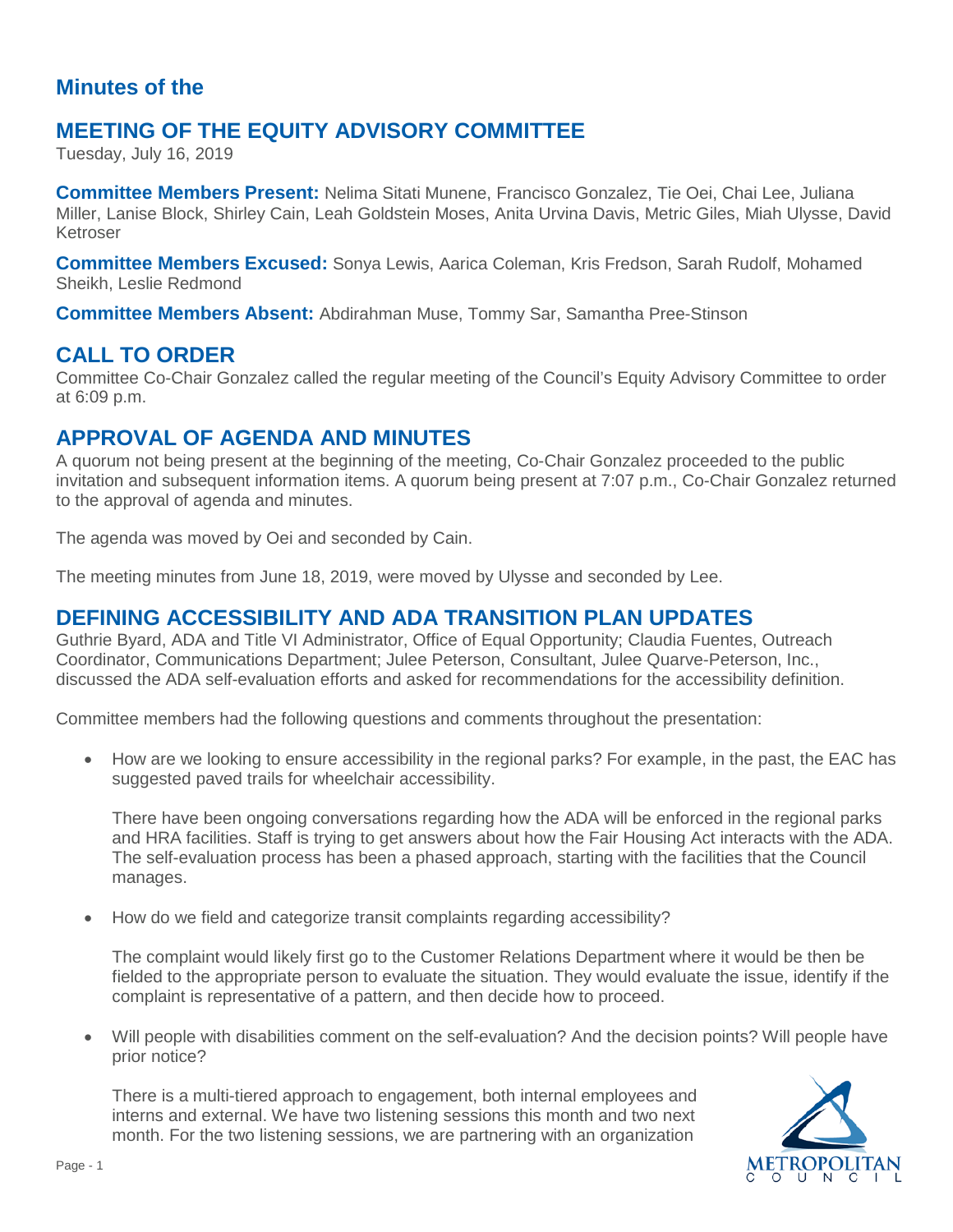that serves people who are blind or have vision impairments. For the next two, we will partner with an organization who serves people who are deaf or hard of hearing.

Staff asked committee members for their feedback regarding what the Council can do better for accessibility. Committee members had the following comments and suggestions:

- o ADA training for staff and for this board and any other committees who have any decisionmaking authority here.
- o Safety issues such as the Greenline on University Avenue should be addressed. For example, if you are a little person, the cars cannot see you crossing the tracks and it is unsafe. In addition, people using a wheelchair can't get on the bus because of snowbanks in the winter.
- o Bathroom accessibility includes the hook in the stalls and the soap dispensers.
- o Make sure the complaints process is accessible. I also had an experience when the snowbanks got really tall, one of my coworkers had to climb over the snowbank to get across the street to catch the bus. What is the process for those comments?
- o It is recommended that there is a flowchart for how complaints are received and addressed, so people know where their complaint is going to. There should be a process so people know when their complaint has been resolved.
- o What is the big picture for us to be an equitably accessible institution and also making sure we are promoting accessibility in our investments?
- $\circ$  Is this evaluation for just the services we provide externally and that our staff uses? The bathroom in the lower level of the Met Council's bathroom does not have a handle on the inside of the bathroom door.
- o When you say 'employees' who do you mean? Bus operators who serve external customers, or office staff?

It will be a cross-section of the employees and it will be administered accordingly.

o Gender-neutral bathrooms also. Have that lens into the mix. Washbasins for Muslim staff. Consider gender and cultural-related perspectives in accessibility work.

Committee members had several additional recommendations:

- Staff should look at the Minneapolis Institute of Art's definition of accessibility as we create a Council definition.
- Staff should come back to the EAC to have a more open dialogue. This presentation should not be qualified as a listening session when it was majorly a presentation.
- Training is vital. Committee members would like more training about the ADA and staff should undergo training as well.
- Committee members would like additional information regarding which community organizations and people were engaged. In addition, what is the data, who is the disability community?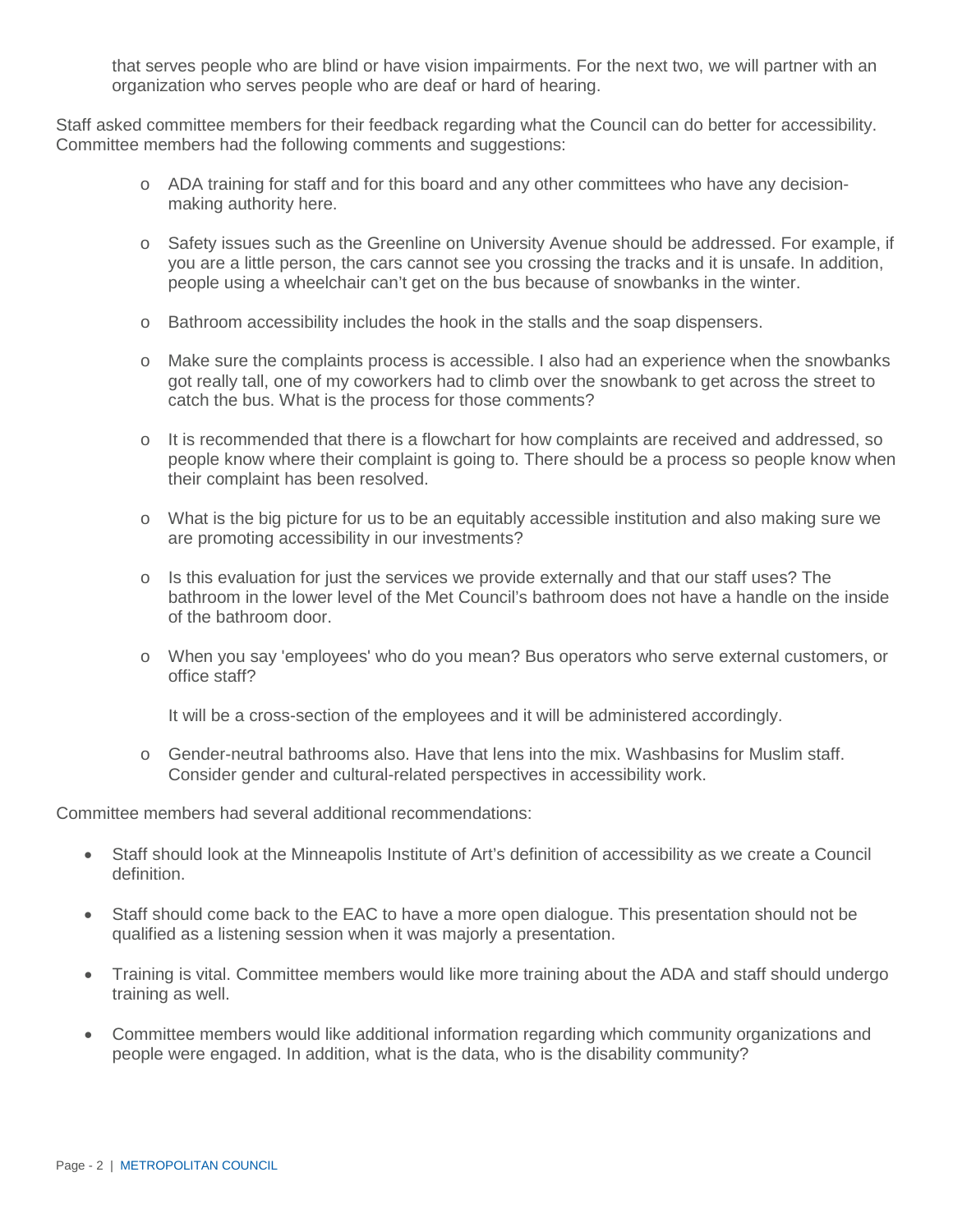# **RESEARCH DEPARTMENT AND EAC COLLABORATION**

Joel Huting, Manager of Research, Community Development; Krysten Ryba-Tures, Senior Researcher; Matt Schroeder, Principal Researcher provided an overview of the Research Department's role and work at the Council and discussed opportunities for collaboration and support.

Staff asked the committee for comments, questions and suggestions about working with the CD Research Team. Committee members had the following questions and comments:

• You guys are great! Why are we outsourcing to Wilder? How do we interface with community groups?

We met with the Alliance, CURA, and various local and state government agencies. We need to have a dedicated community engagement function. We are trying to figure out how we can get resources to support that work. We want to leverage what we do best and what others do best. We are strong in quantitative analysis and have some qualitative, but we are never going to be the best. So we are working with our partners.

- It would be helpful to get baseline data from departments. For example, regarding Metro Transit: Who are we serving, where are the buses going? Are people satisfied? Committee members don't know what we are comparing if we don't have a baseline. How is the data being shared with community organizations? People want to over-research our communities and then the data sits on the U of M's research websites. CURA co-owns the research with community partners. We need to give credit to community organizations. Topics of interest include how research is always concentrated on deficit narratives. The consequence of this approach is that it disperses communities.
- Look into prejudice mapping and examine what can we do and what kind of policies can we change.
- Emphasize and prioritize community-based, participatory research. Evaluate if the research has influenced changes in policies and procedures.

We will be doing a pilot participatory research project with the new parks researcher.

Staff presented on their recent work rethinking Areas of Concentrated Poverty (ACPs). Staff asked several questions to the EAC:

- 1. Are we headed in the right direction in exploring alternative measures to [Areas of Concentrated Poverty]?
- 2. We've proposed several other next steps. What do you think about these? What's missing?
- 3. How should we share our progress with you?

In response to the questions, committee members shared the following comments and suggestions:

- Can we look at other factors such as food access, education, health care in those areas [in the map of high and low wealth distribution]?
- It's recommended that the research and presentation distinguish between equity and equality.
- Regarding community-based, participatory research it is great to involve community; however, they should be compensated in some manner. If it is not connected to leadership or policy changes, then it can be exploitative because they involved their communities, but they didn't get to authentically influence the process.
- How do people in the research department approach bias? How does it influence how you conduct research?

Page - 3 | METROPOLITAN COUNCIL • There should be an analysis of "why, how and when" areas of concentrated wealth were formed.